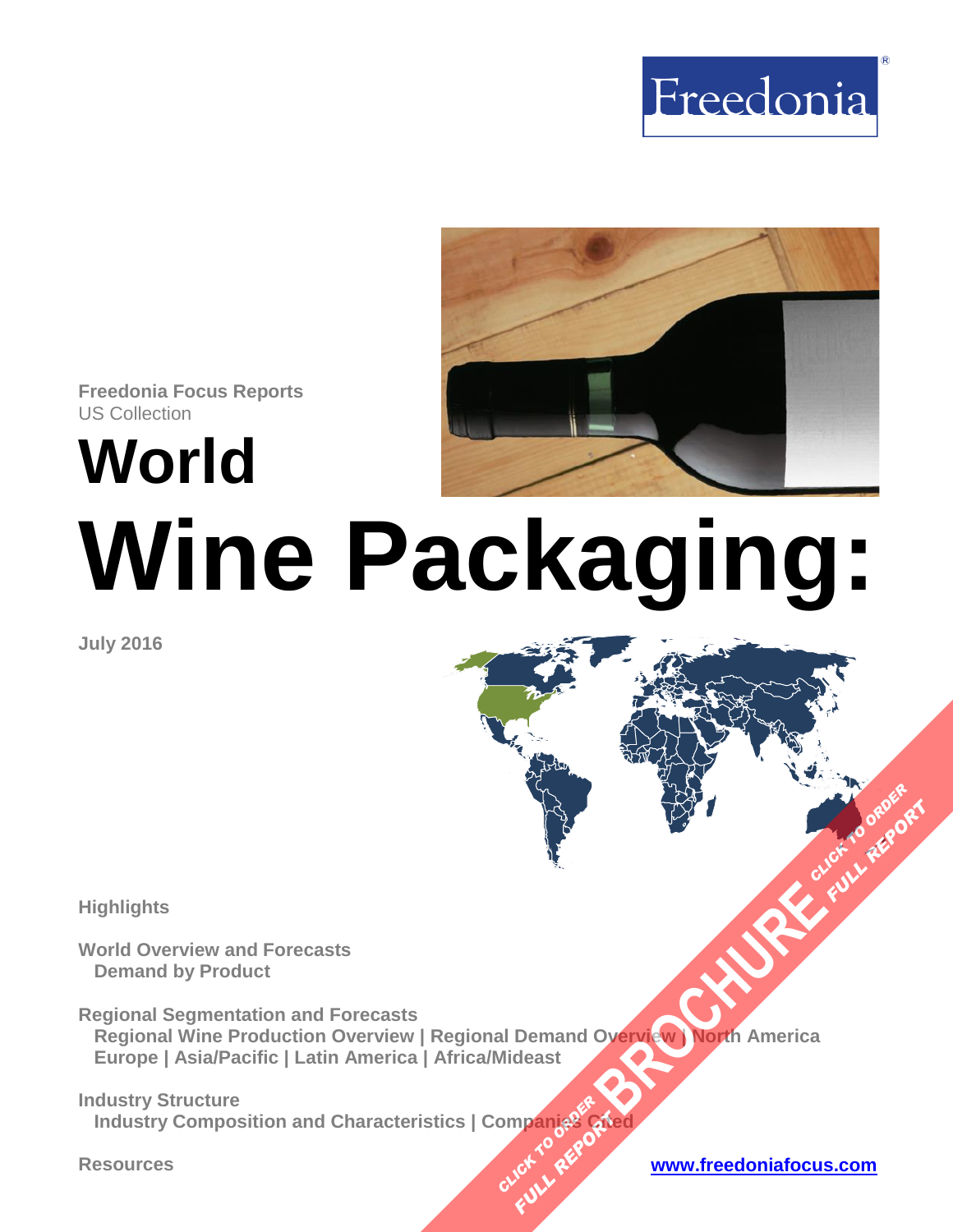### <span id="page-1-0"></span>ABOUT THIS REPORT

#### Scope & Method

This report forecasts total world demand in 2020 for wine packaging by product and major world region in US dollars at the manufacturers' level. Product segments include:

- glass bottles
- bag-in-box
- other containers such as aseptic cartons, plastic bottles, and pouches
- closures
- labels
- capsules
- bulk packaging
- wire hoods.

Excluded from the scope of this report are corrugated boxes, protective packaging, and personalized wine labels such as those used for wine bottles for weddings and other special events, as well as stoppers sold directly to consumers that are used to reseal opened bottles. Packaging for a number of traditional beverages sometimes referred to as "wine" that are not made from grapes, such as beverages from Asia that are made from rice, are also excluded. Wine coolers and other beverages that include wine as an ingredient are similarly excluded.

World regions include:

- North America
- Europe
- Asia/Pacific
- Latin America
- Africa/Mideast.

Demand by product segment is also forecast for each world region.

To illustrate historical trends world, product, and regional demand (including product segments) are provided for 2010 and 2015. Finally, world wine production in liters is segmented by world region and provided for 2010, 2015, and 2020.

This report quantifies trends in terms of compound annual growth rates (CAGRs), which, by definition, employ in their calculation only the first and last datapoints over a period. The CAGR is used to describe forecast growth, defined as the trend beginning in the base year and ending in the forecast year. Forecasts are developed via the identification and analysis of pertinent statistical relationships and other historical trends and events, as well as their expected impact over the forecast period. Readers are encouraged to consider historical volatility when assessing particular annual values along the forecast trend, including in the forecast year.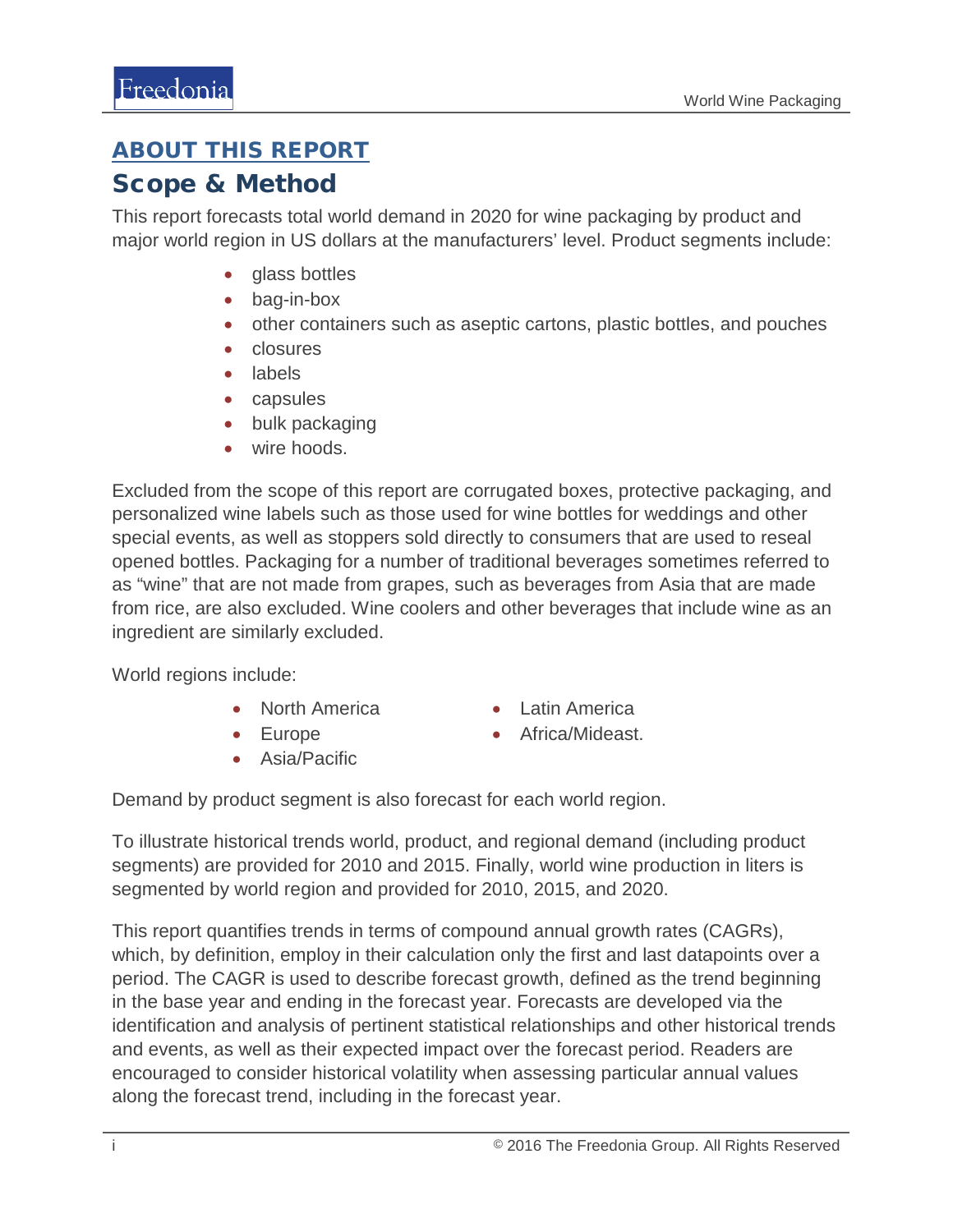Unless otherwise indicated, both historical and forecasted demand and production values are expressed in US dollars at a fixed 2015 rate of exchange with local currencies.

Other various topics, including profiles of pertinent leading suppliers, are covered in this report. A full outline of report items by page is available in the [Table of Contents.](#page-3-0)

### Sources

*World Wine Packaging* (FW30059) is based on **a comprehensive industry study** published by The Freedonia Group in July 2016. Reported findings represent the synthesis and analysis of data from various primary, secondary, macroeconomic, and demographic sources including:

- firms participating in the industry, and their suppliers and customers
- government/public agencies
- national, regional, and international non-governmental organizations
- trade associations and their publications
- the business and trade press
- indicator forecasts by The Freedonia Group
- the findings of other industry studies by The Freedonia Group.

Specific sources and additional resources are listed in the [Resources](#page-4-0) section of this publication for reference and to facilitate further research.

# Industry Codes

The topic of this report is related to the following industry codes:

| <b>NAICS/SCIAN 2007</b>                        |                                                                                                                                                                                                     | <b>SIC</b>                           |                                                                                                                                                                                                                      |
|------------------------------------------------|-----------------------------------------------------------------------------------------------------------------------------------------------------------------------------------------------------|--------------------------------------|----------------------------------------------------------------------------------------------------------------------------------------------------------------------------------------------------------------------|
| North American Industry Classification System  |                                                                                                                                                                                                     | <b>Standard Industry Codes</b>       |                                                                                                                                                                                                                      |
| 322211<br>322214<br>326199<br>327213<br>332439 | Corrugated and Solid Fiber Box Mfg<br>Fiber Can, Tube, Drum, and Similar<br><b>Products Mfg</b><br>All Other Plastics Product Mfg<br><b>Glass Container Mfg</b><br><b>Other Metal Container Mfg</b> | 2653<br>2655<br>3089<br>3221<br>3412 | <b>Corrugated and Solid Fiber Boxes</b><br>Fiber Cans, Tubes, Drums, and Similar<br><b>Products</b><br><b>Plastics Products, NEC</b><br><b>Glass Containers</b><br>Metal Shipping Barrels, Drums, Kegs, and<br>Pails |

# Copyright & Licensing

The full report is protected by copyright laws of the United States of America and international treaties. The entire contents of the publication are copyrighted by The Freedonia Group.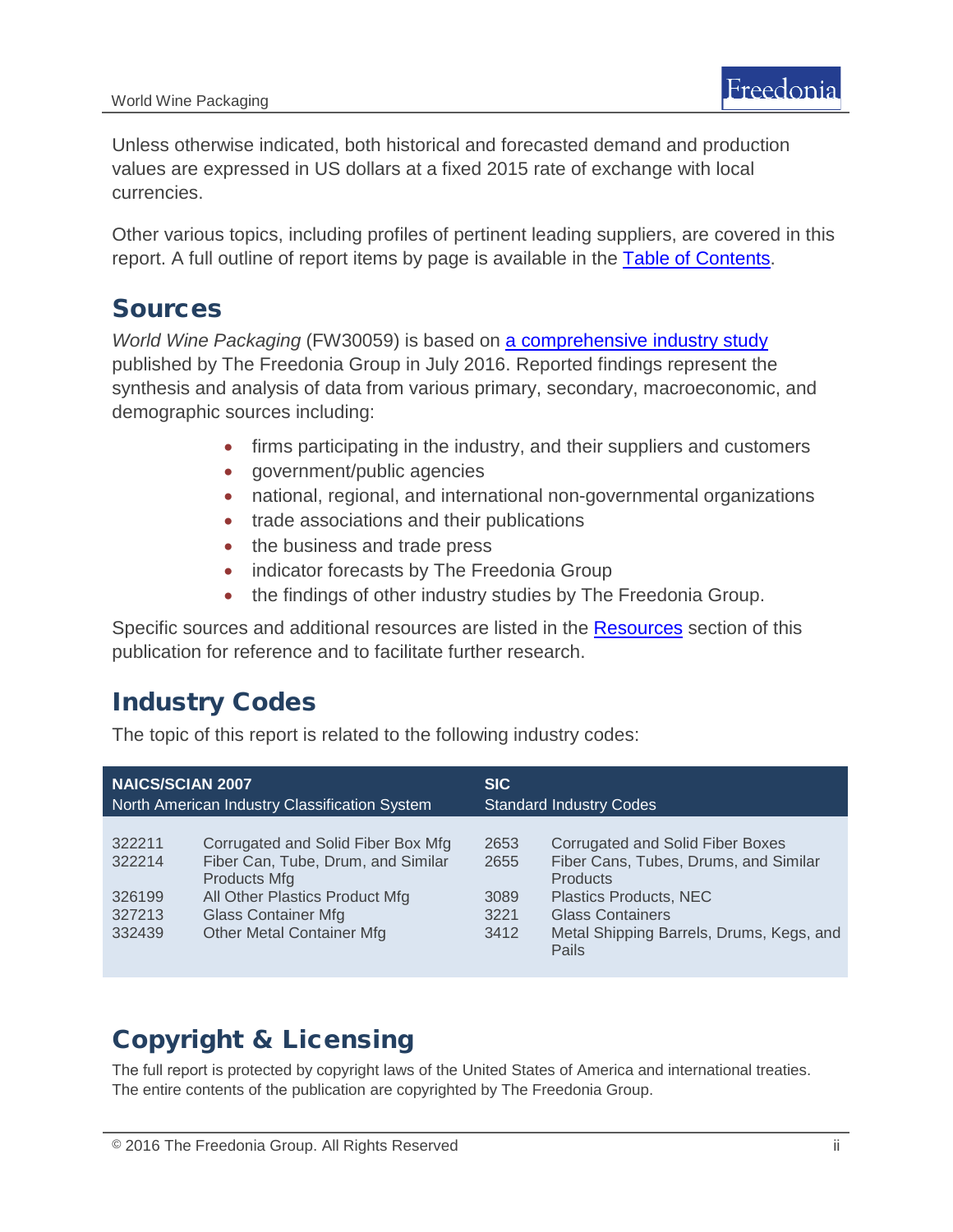# <span id="page-3-0"></span>Table of Contents

#### **Section Page**

| Chart 1   World Wine Packaging Demand by Product; 2010, 2015, 2020 (US\$ mil)  2                                                                                                      |  |
|---------------------------------------------------------------------------------------------------------------------------------------------------------------------------------------|--|
|                                                                                                                                                                                       |  |
|                                                                                                                                                                                       |  |
| Chart 2   World Wine Packaging Demand by Product Share; 2010, 2015, 2020 (%) 10                                                                                                       |  |
|                                                                                                                                                                                       |  |
|                                                                                                                                                                                       |  |
| Chart 4   World Wine Production by Region Share; 2010, 2015, 2020 (%)  12                                                                                                             |  |
|                                                                                                                                                                                       |  |
| Chart 5   World Wine Packaging Demand by Region; 2010, 2015, 2020 (US\$ mil)  13                                                                                                      |  |
| Chart 6   World Wine Packaging Demand by Region Share; 2010, 2015, 2020 (%)  14                                                                                                       |  |
|                                                                                                                                                                                       |  |
| Chart 7   North America: Wine Packaging Demand by Product; 2010, 2015, 2020 (US\$ mil)  15                                                                                            |  |
| Chart 8   North America: Wine Packaging Demand by Product Share; 2010, 2015, 2020 (%)  16                                                                                             |  |
|                                                                                                                                                                                       |  |
| Chart 9   Europe: Wine Packaging Demand by Product; 2010, 2015, 2020 (US\$ mil) 17                                                                                                    |  |
| Chart 10   Europe: Wine Packaging Demand by Product Share; 2010, 2015, 2020 (%) 18                                                                                                    |  |
|                                                                                                                                                                                       |  |
| Chart 11   Asia/Pacific: Wine Packaging Demand by Product; 2010, 2015, 2020 (US\$ mil) 19<br>Chart 12   Asia/Pacific: Wine Packaging Demand by Product Share; 2010, 2015, 2020 (%) 20 |  |
|                                                                                                                                                                                       |  |
| Chart 13   Latin America: Wine Packaging Demand by Product; 2010, 2015, 2020 (US\$ mil)  21                                                                                           |  |
| Chart 14   Latin America: Wine Packaging Demand by Product Share; 2010, 2015, 2020 (%)22                                                                                              |  |
|                                                                                                                                                                                       |  |
| Chart 15   Africa/Mideast: Wine Packaging Demand by Product; 2010, 2015, 2020 (US\$ mil)23                                                                                            |  |
| Chart 16   Africa/Mideast: Wine Packaging Demand by Product Share; 2010, 2015, 2020 (%) .24                                                                                           |  |
|                                                                                                                                                                                       |  |
|                                                                                                                                                                                       |  |
|                                                                                                                                                                                       |  |
|                                                                                                                                                                                       |  |
|                                                                                                                                                                                       |  |
|                                                                                                                                                                                       |  |
|                                                                                                                                                                                       |  |
|                                                                                                                                                                                       |  |

**To return here, click on any Freedonia logo or the Table of Contents link in report footers. PDF bookmarks are also available for navigation.**